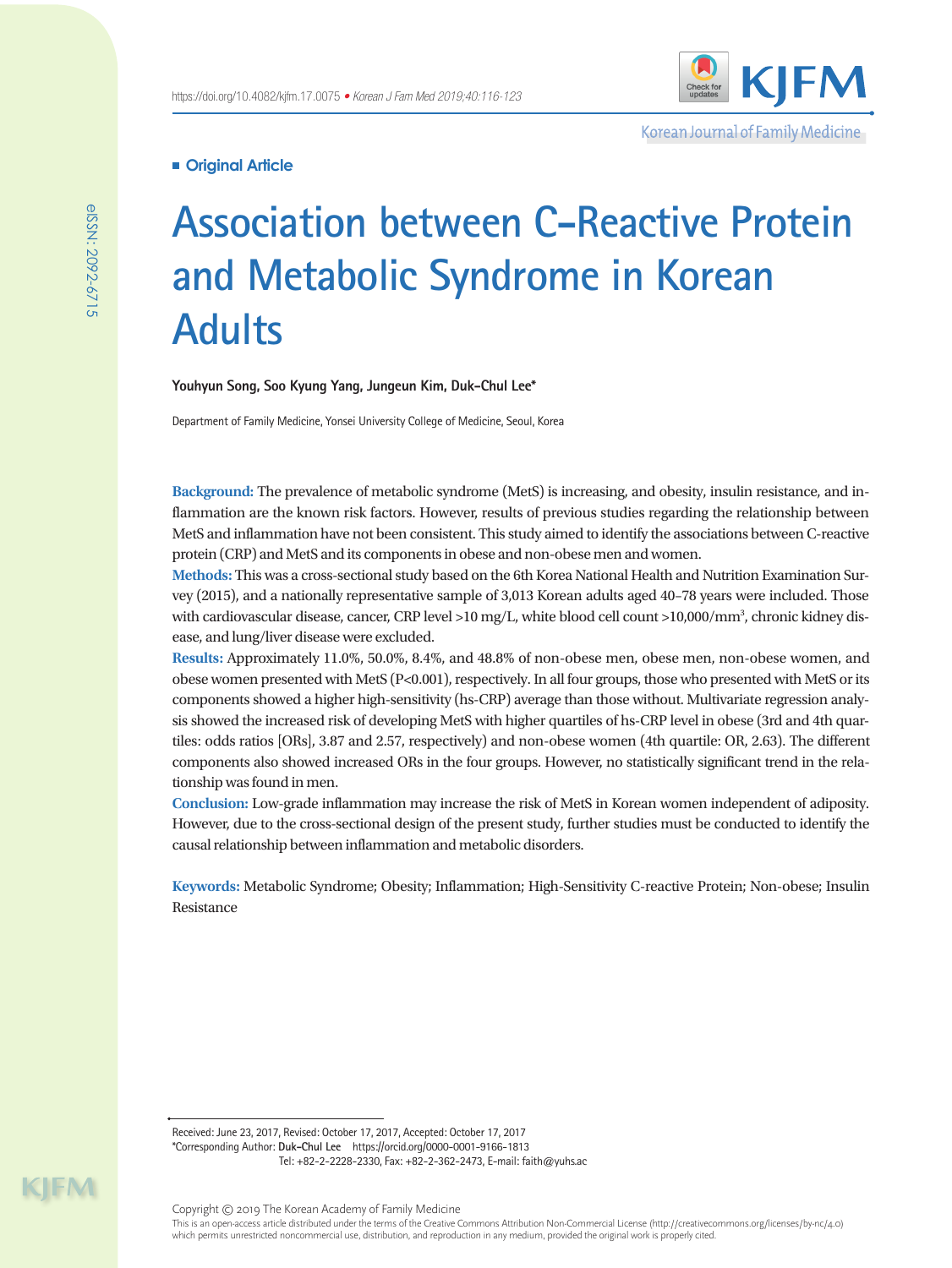## **INTRODUCTION**

Metabolic syndrome (MetS) is characterized by the presence of dyslipidemia, hyperglycemia, elevated blood pressure, and abdominal obesity. Due to sedentary lifestyle and obesity, MetS has become one of the most common health issues globally.<sup>1)</sup> Approximately 20%-30% of adults in several countries have MetS.<sup>2)</sup> Numerous studies have shown that patients with MetS are more likely to develop diabetes mellitus and cardiovascular disease and die prematurely. Thus, the high prevalence of MetS has become a serious concern.<sup>3)</sup>

MetS is thought to be correlated to a chronic low-grade inflammatory response, which is characterized by overt cytokine production and inflammatory signaling pathways.4) It is also believed to be associated with obesity, adipokines, and insulin resistance.<sup>5-7)</sup> However, there has been a controversy regarding the cause and effect interrelationships and the extent of contribution of each factor, and to date, the exact pathway associated with the condition has yet to be explained.

To the best of our knowledge, a national study evaluating the difference in the risk of MetS in terms of elevated C-reactive protein (CRP) level between obese and non-obese participants has not been conducted, and only a few international studies that included western populations have been carried out. In addition, most of these studies are not stratified by gender. Results have been scattered and are controversial. Thus, in this study, we aimed to investigate (1) the relationship between high-sensitivity CRP (hs-CRP) and MetS and (2) whether the relationship is different between obese and non-obese men and women in a representative Korean population.

#### **METHODS**

#### **1. Study Participants**

The Korea National Health and Nutrition Examination Survey (KNHANES) is a nationwide health and nutrition survey conducted annually by the Korea Centers for Disease Control and Prevention (KCDC) to identify the general health behaviors and status of the South Korean population, the incidence of common chronic diseases, and comprehensive nutritional data.<sup>8)</sup> Between 2013 and 2015, the 6th KNHANES annually surveyed 3,840 households in 192 regions, which were representative of the Korean population. Recruitment of the participants was conducted using a stratified, multistage cluster sampling method utilizing sampling units and households as 1st and 2nd sampling units. Sampling units were chosen based on residential condition and geographical area, and then, 20 households from the units were selected using a systematic sampling method. Representability was ensured by assigning weight values to each participant for an equal probability of sampling.

Health and nutrition surveys as well as physical examinations of the household members were carried out, and each member had different age restrictions. Hs-CRP and serum insulin levels were only measured in 2015. In this study, we excluded participants aged 40 years and older with cancer, cardiovascular diseases (myocardial infarction and stroke), chronic kidney disease, pulmonary disease (chronic obstructive pulmonary disease, asthma, and tuberculosis), liver disease (hepatitis B and C virus and liver cirrhosis), white blood cell (WBC) count >10,000/mm3 , and CRP level >10 mg/L (possible acute infection). The median age of the participants was 56 years (range, 40–79 years). Finally, of the 7,380 participants, 3,013 were included in this national survey.

#### **2. Data Collection**

#### *1) Survey*

All participants who participated were asked to sign an informed consent before data collection. Health surveys and physical examinations were conducted at mobile medical centers, and interviews were performed by trained interviewers. Based on the results, we categorized income as high, upper-medium, lower-medium, and low and education as below elementary school, middle school graduate, high school graduate, and above college graduate. We defined current drinkers as those who consumed alcohol more than once within the last month; smokers as current smokers (excluding ex-smokers); and moderate or vigorous physical activity (as compared to inactivity) as those who engaged in more than 2.5 hours of middle-strength exercise or 1.25 hours of high-strength exercise, or in mixed exercise that is equivalent to the former (1-minute high-strength=2-minute middle-strength) in a week.

#### *2) Anthropometric data*

Physical examinations were performed by trained medical staff in accordance to standardized procedures. Weight and height were measured while the participants were wearing light clothing without shoes, and each were measured to the nearest 0.1 cm and 0.1 kg. Body mass index (BMI) was calculated according to the height and weight measurements: BMI=body weight (kg)/height (m<sup>2</sup>). Waist circumference was measured to the nearest 0.1 cm at the midpoint between the midaxillary lower end of the last rib and the upper rim of the iliac crest after the participants exhaled.

Blood pressure was manually measured 3 times at 30-second intervals using a mercury sphygmomanometer (Baumanometer Desk Model 0320; WA Baum Co., Copiague, NY, USA) after resting for a minimum of 5 minutes in sitting position. The average value of the 2nd and 3rd measurements was recorded.

#### *3) Laboratory measurements*

Venous blood samples were collected after a minimum of 8-hour fasting and were processed, immediately refrigerated, and placed in a cold storage while being transported to the central laboratory within 24 hours. Serum high-density lipoprotein (HDL) cholesterol level was measured using the homogeneous enzymatic colorimetric method, and triglyceride (TG) and glucose levels were obtained using the enzymatic and hexokinase ultraviolet methods utilizing the Hitachi Automatic Analyzer 7600-210 (Hitachi, Tokyo, Japan), respectively. Serum insulin level was measured using ECLIA (electrochemiluminescence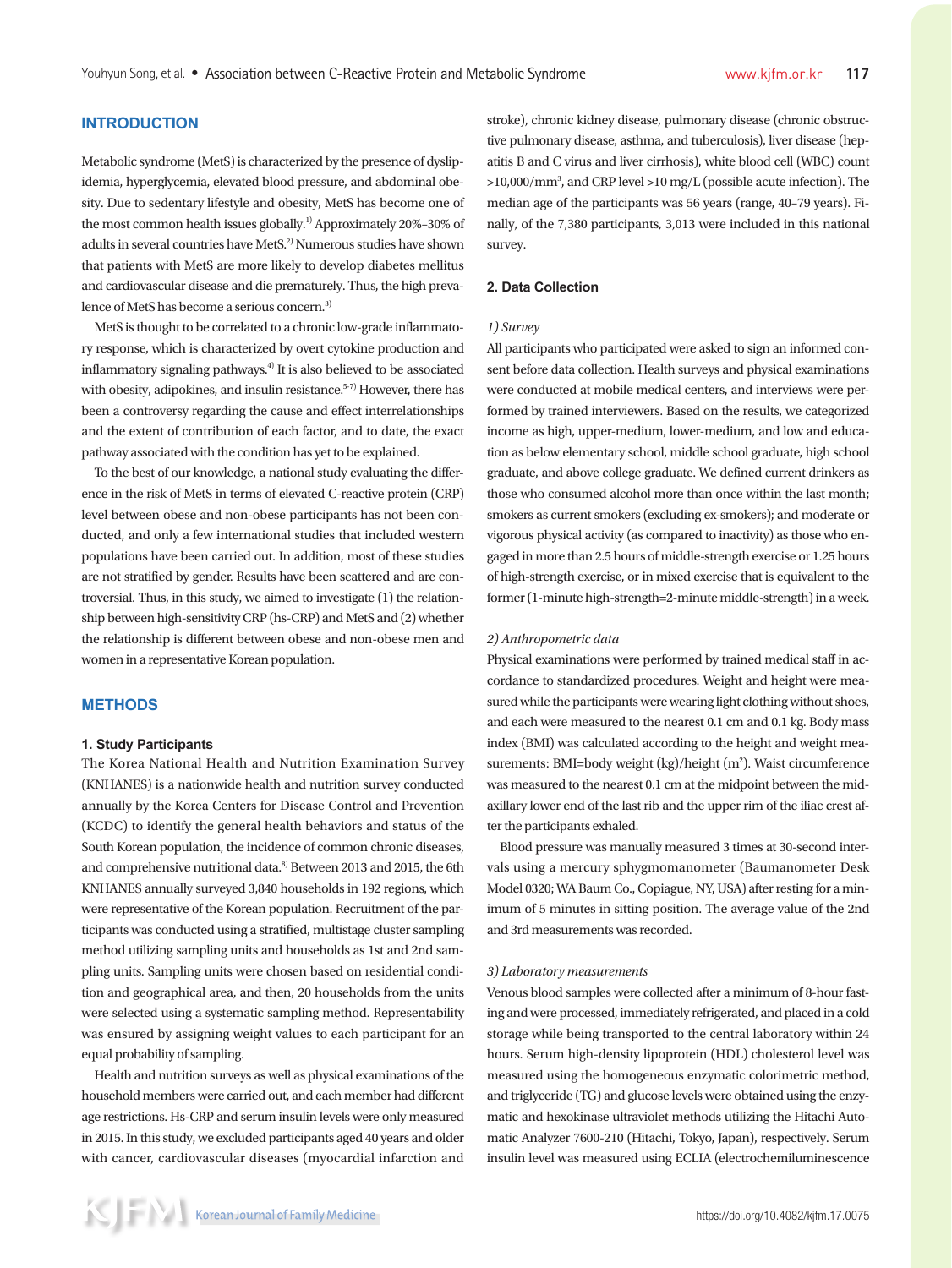immunoassay), and hs-CRP level was measured with immunoturbidimetry using the Cobas 8000 (Roche, Mannheim, Germany). WBC count was measured with flow cytometry using semiconductor lasers on the XE-2100D (Sysmex, Kobe, Japan) from 2013 to 2014 and the XN-9000 (Sysmex) in 2015.

#### **3. Definition of Metabolic Syndrome and Obesity**

MetS was defined according to the National Cholesterol Education Program Adult Treatment Panel III (NCEP-ATP III) criteria, with the exception of abdominal obesity based on waist circumference.<sup>9)</sup> We used the modified waist circumference cutoff point of >90 cm for men and >85 cm for women in this study.<sup>10)</sup> Accordingly, in this study, individuals who meet three or more of the following criteria were defined as having MetS: (1) waist circumference >90 cm for men or >85 cm for women, (2) high blood pressure (≥130/85 mm Hg) or intake of antihypertensive medications, (3) elevated fasting glucose level (≥100 mg/ dL) or use of antidiabetic agents or insulin, (4) low HDL-cholesterol (HDL-C) level (<40 mg/dL for men or <50 mg/dL for women), and (5) hypertriglyceridemia (hyperTG ≥150 mg/dL). Obesity was defined as a BMI ≥25.0 kg/m<sup>2,11)</sup>

#### **4. Insulin Resistance**

Homeostatic model assessment of insulin resistance (HOMA-IR) was

Table 1. Demographic and clinical characteristics of the study participants\*

used for estimating insulin sensitivity and was calculated using the following formula:12) HOMA-IR=fasting insulin (μIU/mL)×fasting glucose (mg/dL)/405. We defined insulin resistance as a HOMA-IR score  $\geq 2.5$ <sup>12)</sup>

#### **5. Statistical Analysis**

Statistical analyses were performed using the IBM SPSS software ver. 23.0 (IBM Corp., Armonk, NY, USA). During the KNHANES, the KCDC used a complex sample design for unequal selection probabilities, stratification, and clustering. Sampling weights reflected non-response rate, post-stratification, and complex sample design. The composite sample weight was introduced into our analyses to provide representative estimates of the non-institutionalized Korean population. Natural log transformations were performed for hs-CRP level and HOMA-IR score to approximate normality.

We used the Rao-Scott chi-square test for categorical variables and analysis of variance (ANOVA) for continuous variables to evaluate the demographic characteristics of the population. Student t-test was used to analyze the mean CRP level, and ANOVA was utilized to obtain the mean HOMA-IR score according to the components of MetS and quartiles of hs-CRP level, respectively. Multivariate logistic regression was used to estimate the odds ratios (ORs) for MetS and its components after adjusting for age, smoking, drinking, physical activity, edu-

| Characteristic                                    | Men               |                   | Women             |                   |                   |
|---------------------------------------------------|-------------------|-------------------|-------------------|-------------------|-------------------|
|                                                   | Non-obese         | Obese             | Non-obese         | Obese             | Total             |
| Total                                             | 740 (29.2)        | 450 (17.9)        | 1341 (40.4)       | 482 (12.5)        | 3013 (100.0)      |
| Age $(y)$                                         | $40.06 \pm 0.57$  | $41.62 \pm 0.67$  | $41.84 \pm 0.47$  | $50.24 \pm 0.78$  | $42.32 \pm 0.36$  |
| Body mass index (kg/m <sup>2</sup> )              | $22.35 \pm 0.08$  | $27.74 \pm 0.13$  | $21.39 \pm 0.07$  | $27.75 \pm 0.14$  | 23.60±0.09        |
| Height (cm)                                       | $172.00 \pm 0.27$ | $172.54 \pm 0.36$ | $159.13 \pm 0.20$ | $156.77 \pm 0.33$ | $164.99 \pm 0.20$ |
| Weight (kg)                                       | $66.20 \pm 0.32$  | $82.81 \pm 0.55$  | $54.16 \pm 0.21$  | 68.40±0.53        | $64.58 \pm 0.30$  |
| Waist circumference (cm)                          | $80.65 \pm 0.25$  | $93.33 \pm 0.38$  | $73.91 \pm 0.23$  | 88.80±0.41        | $81.22 \pm 0.23$  |
| Systolic BP (mm Hg)                               | $115.85 \pm 0.61$ | $122.24 \pm 0.73$ | $109.81 \pm 0.45$ | $120.64 \pm 0.95$ | 115.15±0.38       |
| Diastolic BP (mm Hg)                              | $76.20 \pm 0.41$  | $80.65 \pm 0.58$  | $71.04 \pm 0.29$  | 76.67±0.56        | 74.97±0.26        |
| Fasting glucose level (mg/dL)                     | $97.08 \pm 0.86$  | $101.33 \pm 1.05$ | $92.56 \pm 0.43$  | $100.89 \pm 1.01$ | $96.49 \pm 0.41$  |
| TG level (mg/dL)                                  | $135.97 + 4.95$   | $213.64 \pm 9.68$ | $94.48 \pm 1.66$  | 144.00±3.99       | 134.12±2.64       |
| Total cholesterol level (mg/dL)                   | 186.98±1.37       | 199.85±1.78       | 187.64±0.93       | $198.55 \pm 1.88$ | 190.99±0.69       |
| HDL level (mg/dL)                                 | $50.88 \pm 0.49$  | $44.25 \pm 0.50$  | $57.86 \pm 0.42$  | $49.61 \pm 0.59$  | $52.36 \pm 0.27$  |
| Serum insulin level (ulU/mL)                      | $6.27 \pm 0.19$   | $10.97 + 0.28$    | $6.30 \pm 0.12$   | $10.91 \pm 0.39$  | $7.70 \pm 0.11$   |
| HOMA-IR score                                     | $1.53 \pm 0.05$   | $2.81 \pm 0.09$   | $1.48 \pm 0.03$   | $2.87 \pm 0.15$   | $1.90 \pm 0.03$   |
| High-sensitivity C-reactive protein level (mg/dL) | $0.81 \pm 0.04$   | $1.12 \pm 0.07$   | $0.70 \pm 0.03$   | $1.46 \pm 0.10$   | $0.90 + 0.03$     |
| Smoking <sup>+</sup>                              | 244(36.0)         | 147 (36.3)        | 52(4.3)           | 25(6.2)           | 468 (19.5)        |
| Drinking <sup>†</sup>                             | 581 (80.4)        | 334 (74.7)        | 579 (46.1)        | 199 (45.1)        | 1693 (61.1)       |
| Physical activity <sup>§</sup>                    | 420 (57.7)        | 249 (58.5)        | 629 (50.0)        | 207(45.3)         | 1505 (53.2)       |
| Insulin resistance (HOMA-IR score ≥2.5)           | 79 (10.8)         | 193 (46.0)        | 148(9.6)          | 214(44.9)         | 634 (20.9)        |
| Abdominal obesity                                 | 49(5.3)           | 301(66.6)         | 100(6.3)          | 340 (69.2)        | 790 (24.7)        |
| Hypertriglyceridemia <sup>1</sup>                 | 204 (26.4)        | 240 (54.0)        | 203(12.6)         | 179 (35.8)        | 826 (26.9)        |
| Low HDL-cholesterol level <sup>#</sup>            | 125(15.8)         | 140(32.1)         | 428 (27.9)        | 277(57.8)         | 970 (28.8)        |
| Metabolic syndrome                                | 103(11.0)         | 238(50.0)         | 159(8.4)          | 254 (48.8)        | 754 (21.6)        |

Values are presented as mean±standard error or unweighted number (weighted %).

BP, blood pressure; TG, triglyceride; HDL, high-density lipoprotein; HOMA-IR, homeostatic model assessment of insulin resistance.

\*P-value <0.001; calculated using Rao-Scott chi-square test for categorical variables and analysis of variance for continuous variables. † Current smokers. ‡ Alcohol consumption more than once within the last month. <sup>§</sup>More than 2.5 hours of middle-strength or 1.25 hours of high-strength exercise a week. <sup>Il</sup>Waist circumference >90 cm (men)/85 cm (women). ¶ TG level ≥150 mg/dL. # HDL level <40 mg/dL (men)/50 mg/dL (women).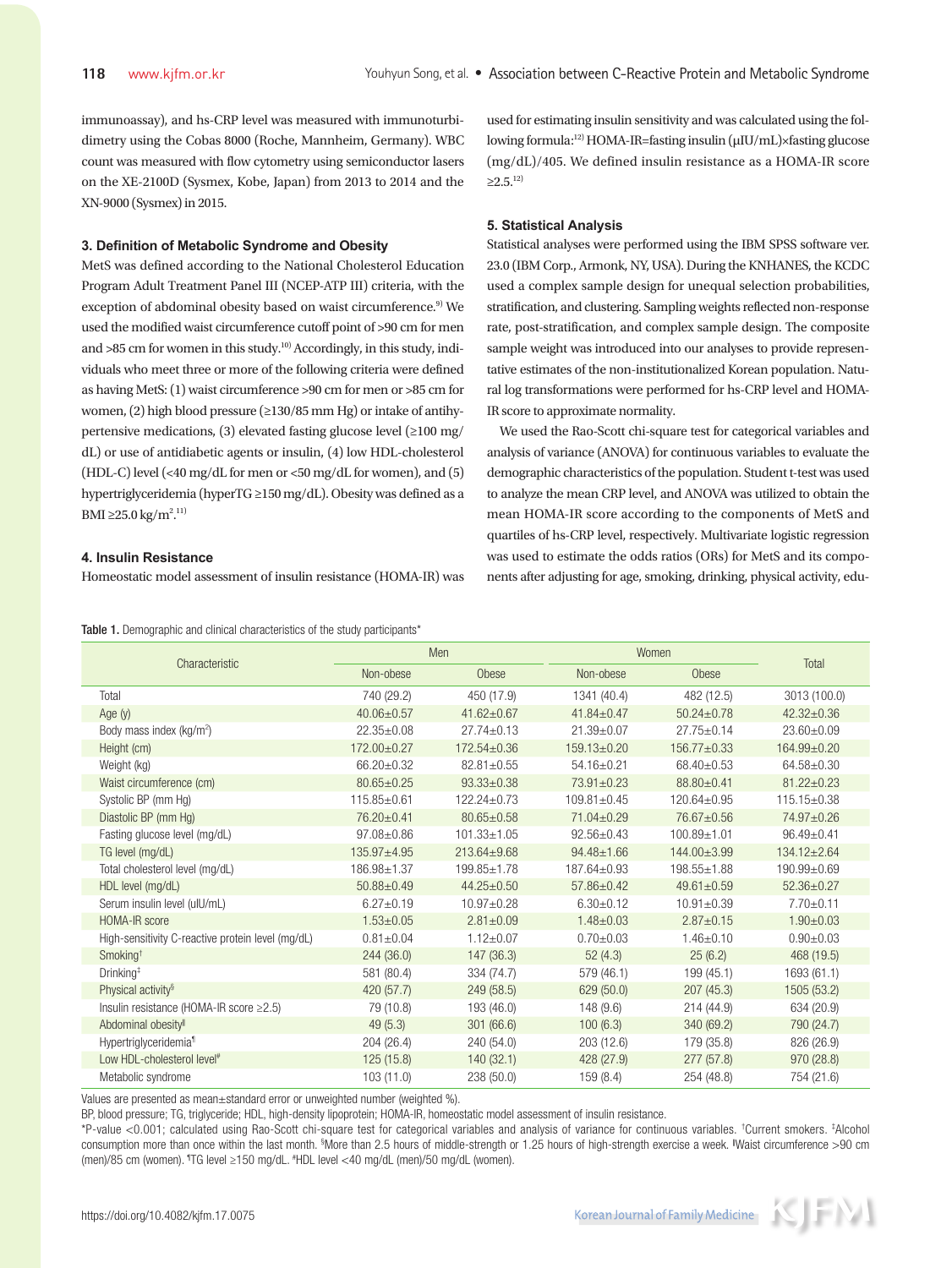cation, income, and BMI in the final model. Statistical tests were twosided, and a P-value <0.05 was considered statistically significant.

#### **RESULTS**

#### **1. Characteristics of the Participants**

The clinical characteristics of the four groups are shown in Table 1. Waist circumference, systolic and diastolic blood pressure, fasting glucose level, and TG level were higher in the obese groups than in the non-obese groups, and men had higher values than women. The HOMA-IR score and hs-CRP level were highest in obese women and lowest in non-obese women. Approximately 11.0%, 50.0%, 8.4%, and 48.8% of non-obese men, obese men, non-obese women, and obese women presented with MetS, respectively (P<0.001 for all aforementioned).

# **2. Distribution of High-Sensitivity C-Reactive Protein Level Based on the Presence and Absence of Each Component of MetS, MetS, and Insulin Resistance**

The mean hs-CRP levels were higher in the presence of MetS or insulin resistance (HOMA-IR score ≥2.5) in all four groups. In both nonobese groups, hyperTG, low HDL-C level, and high fasting glucose level yielded higher hs-CRP level. Moreover, non-obese women showed a higher hs-CRP level and high blood pressure (P<0.001), while nonobese men did not. In both obese groups, abdominal obesity correlated to higher hs-CRP level. Obese women showed higher hs-CRP level and hyperTG (P<0.05), and obese men had a high blood pressure (P<0.001) (Table 2).

# **3. Distribution of Homeostatic Model Assessment of Insulin Resistance Score according to the Quartiles of High-Sensitivity C-Reactive Protein**

The range and median of the HOMA-IR score are shown by the quartiles of hs-CRP in Figure 1. In all four groups, the median value and up-



Figure 1. Distribution of the HOMA-IR score according to quartiles of hs-CRP level. Values are shown in a box and whisker plot. The mean HOMA-IR score for the 1st, 2nd, 3rd, and 4th quartiles of hs-CRP level were 1.26, 1.42, 1.57, and 1.81 for the male non-obese group (P-trend 0.001) and 2.21, 2.66, 3.27, and 3.18 for the male obese group (P-trend<0.001) as well as 1.32, 1.34, 1.45, and 1.74 for the female non-obese group (P-trend<0.001) and 2.45, 2.50, 2.92, and 3.55 for the female obese group, respectively (P-trend 0.006). Calculation was conducted using analysis of variance. HOMA-IR, homeostatic model assessment of insulin resistance; hs-CRP, high-sensitivity C-reactive protein.

Table 2. Relationship between high-sensitivity C-reactive protein level and the presence of the components of metabolic syndrome, metabolic syndrome, and insulin resistance

| Variable                                             | Non-obese           |                     |                     | Obese               |  |  |
|------------------------------------------------------|---------------------|---------------------|---------------------|---------------------|--|--|
|                                                      | Present<br>Absent   |                     | Present             | Absent              |  |  |
| Men                                                  |                     |                     |                     |                     |  |  |
| Abdominal obesity                                    | $1.09(0.54 - 1.65)$ | $0.79(0.71 - 0.88)$ | $1.22(1.02 - 1.41)$ | $0.93(0.76 - 1.10)$ |  |  |
| Hypertriglyceridemia*                                | $0.94(0.77 - 1.11)$ | $0.76(0.66 - 0.86)$ | $1.13(0.95 - 1.31)$ | $1.11(0.90 - 1.31)$ |  |  |
| Low HDL-cholesterol level*                           | $1.07(0.79 - 1.36)$ | $0.76(0.67 - 0.85)$ | 1.32 (1.02-1.62)    | $1.03(0.88 - 1.17)$ |  |  |
| High fasting glucose level <sup>†</sup>              | $0.91(0.75 - 1.08)$ | $0.77(0.67 - 0.87)$ | $1.12(0.96 - 1.29)$ | $1.12(0.91 - 1.32)$ |  |  |
| High BP                                              | $0.76(0.62 - 0.90)$ | $0.83(0.72 - 0.94)$ | $1.27(1.06 - 1.49)$ | $0.98(0.81 - 1.15)$ |  |  |
| Metabolic syndrome <sup>+</sup>                      | $1.00(0.73 - 1.27)$ | $0.79(0.69 - 0.88)$ | $1.28(1.07 - 1.49)$ | $0.96(0.78 - 1.14)$ |  |  |
| Insulin resistance (HOMA-IR score ≥2.5) <sup>†</sup> | $1.06(0.75 - 1.36)$ | $0.78(0.69 - 0.87)$ | $1.36(1.11 - 1.61)$ | $0.91(0.79 - 1.04)$ |  |  |
| Women                                                |                     |                     |                     |                     |  |  |
| Abdominal obesity <sup>#</sup>                       | $0.81(0.47 - 1.14)$ | $0.69(0.63 - 0.76)$ | $1.67(1.44 - 1.89)$ | $0.99(0.72 - 1.27)$ |  |  |
| Hypertriglyceridemia                                 | $0.80(0.66 - 0.94)$ | $0.69(0.62 - 0.76)$ | $1.51(1.27 - 1.76)$ | $1.43(1.17 - 1.69)$ |  |  |
| Low HDL-cholesterol level                            | $0.98(0.82 - 1.15)$ | $0.59(0.53 - 0.65)$ | $1.49(1.25 - 1.74)$ | $1.41(1.11 - 1.71)$ |  |  |
| High fasting glucose level                           | $0.94(0.74 - 1.13)$ | $0.66(0.59 - 0.73)$ | $1.51(1.26 - 1.76)$ | $1.43(1.16 - 1.69)$ |  |  |
| High $BP†$                                           | $0.87(0.68 - 1.05)$ | $0.67(0.60 - 0.74)$ | $1.33(1.09 - 1.56)$ | $1.56(1.29 - 1.84)$ |  |  |
| Metabolic syndrome <sup>†</sup>                      | $1.07(0.79 - 1.36)$ | $0.67(0.60 - 0.73)$ | $1.49(1.26 - 1.71)$ | $1.43(1.11 - 1.75)$ |  |  |
| Insulin resistance (HOMA-IR score $\geq$ 2.5)*       | $0.99(0.74 - 1.24)$ | $0.67(0.60 - 0.74)$ | $1.72(1.45 - 2.00)$ | $1.24(1.01 - 1.48)$ |  |  |

Values are presented as mean (95% confidence interval). Abdominal obesity, waist circumference >90 cm (men)/85 cm (women); hypertriglyceridemia, triglyceride level ≥150 mg/dL; low HDL-cholesterol, HDL level <40 mg/dL (men)/50 mg/dL (women); high fasting glucose level, fasting glucose level ≥100 mg/dL or use of antidiabetic agents or insulin; high BP, BP ≥130/85 mm Hg or intake of antihypertensive medications; metabolic syndrome, meeting 3 or more of the 5 aforementioned criteria. HDL, high-density lipoprotein; BP, blood pressure; HOMA-IR, homeostatic model assessment of insulin resistance.

\*P-value <  $0.001$ , <sup>†</sup>P-value <  $0.01$ , <sup>‡p</sup>-value <  $0.05$ ; calculated using Student t-test.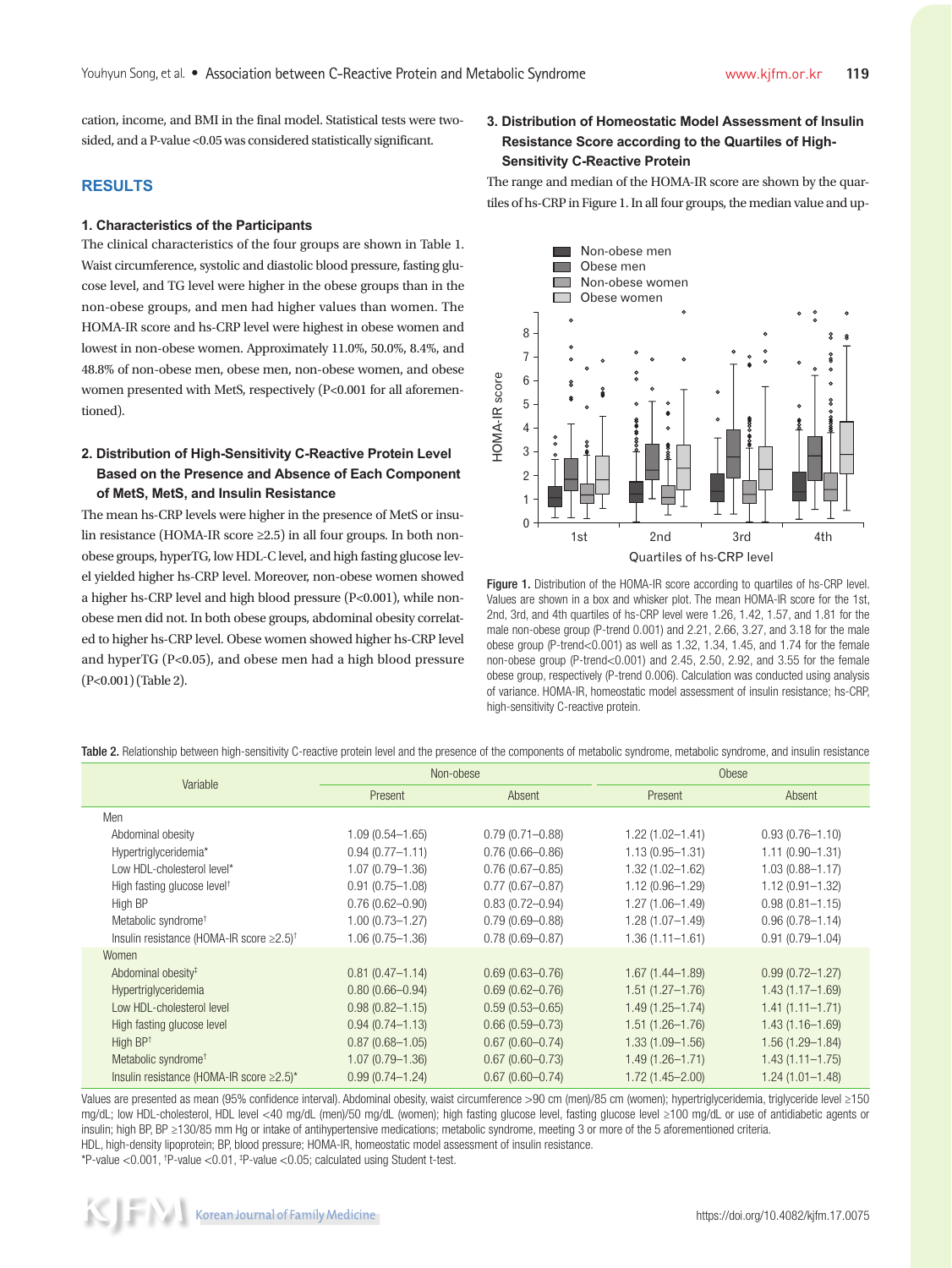per inner fence showed a general tendency toward a gradual linear increase with each increasing quartile. The median and range of the HOMA-IR score is higher in the obese group than in the non-obese group in terms of all quartiles for both genders. The mean HOMA-IR score for those in the 1st, 2nd, 3rd, and 4th quartiles of hs-CRP level were 1.26, 1.42, 1.57, and 1.81 for the male non-obese group (Ptrend=0.001) and 2.21, 2.66, 3.27, and 3.18 for the male obese group (Ptrend <0.001) as well as 1.32, 1.34, 1.45, and 1.74 for the female nonobese group (P-trend <0.001) and 2.45, 2.50, 2.92, and 3.55 for the female obese group (P-trend=0.006), respectively. Thus, a dose–response relationship could be inferred across all the quartiles of hs-CRP level and HOMA-IR score, regardless of gender or obesity status.

# **4. Association between High-Sensitivity C-Reactive Protein Level as well as Metabolic Syndrome and Its Components**

The ORs of MetS and its components according to the quartiles of hs-

CRP level are shown in Table 3 using the 1st quartile as reference. In non-obese women, a higher risk for MetS (4th quartile: 2.63, 1.28– 5.39), hyperTG (4th quartile: 1.90, 1.08–3.35), and low HDL-C level (2nd quartile: 1.76, 1.18–2.61 and 4th quartile: 3.54, 2.29–5.48) was observed. In obese women, an increased risk was also identified for MetS (3rd quartile: 3.87, 1.55–9.64 and 4th quartile: 2.57, 1.08–6.09), low HDL-C (3rd quartile: 5.07, 1.71–15.06 and 4th quartile: 3.21, 1.16–8.90), and abdominal obesity (4th quartile: 2.84, 1.16–6.96) (P-trend <0.05 for all aforementioned). In non-obese men, associations between hyper-TG, low HDL-C level, and high fasting glucose level were found. Meanwhile, in obese men, the risk for high blood pressure was noted. However, no significant relationship was observed between the risk for high blood pressure and MetS or stepwise gradient (P-trend not significant).

| Table 3. Adjusted odds ratio for metabolic syndrome and its components according to obesity-specific quartiles of CRP |  |
|-----------------------------------------------------------------------------------------------------------------------|--|
|                                                                                                                       |  |

| Variable                   | P for trend | 1st quartile   | 2nd quartile            | 3rd quartile                    | 4th quartile                    |
|----------------------------|-------------|----------------|-------------------------|---------------------------------|---------------------------------|
| Men, non-obese             |             |                |                         |                                 |                                 |
| Quartiles of hs-CRP level  |             | $\leq 0.30$    | $0.30 - 0.50$           | $0.50 - 0.80$                   | >0.80                           |
| Abdominal obesity          | 0.89        |                | $1.54(0.42 - 5.62)$     | $1.09(0.40 - 2.97)$             | $1.38(0.40 - 4.72)$             |
| Hypertriglyceridemia       | 0.14        | 1              | $1.48(0.86 - 2.53)$     | $1.85(0.98 - 3.47)$             | $1.92(1.05 - 3.50)^{*}$         |
| Low HDL-cholesterol level  | 0.09        | 1              | $1.61(0.86 - 3.02)$     | $2.02$ (1.06-3.83)*             | $2.51(1.20 - 5.22)^{*}$         |
| High fasting glucose level | 0.10        | 1              | $1.79(1.06 - 3.01)^{*}$ | 1.78 (0.99-3.21)                | $1.83(0.96 - 3.46)$             |
| High BP                    | 0.10        |                | $0.72(0.41 - 1.28)$     | $0.71(0.40 - 1.26)$             | $0.72(0.37 - 1.26)$             |
| Metabolic syndrome         | 0.55        | $\mathbf{1}$   | 1.37 (0.63-2.99)        | $1.70(0.82 - 3.50)$             | $1.58(0.58 - 4.27)$             |
| Men, obese                 |             |                |                         |                                 |                                 |
| Quartiles of hs-CRP level  |             | $≤0.50$        | $0.50 - 0.70$           | $0.70 - 1.20$                   | >1.20                           |
| Abdominal obesity          | 0.72        |                | $1.05(0.49 - 2.28)$     | $0.75(0.32 - 1.80)$             | $0.70(0.28 - 1.76)$             |
| Hypertriglyceridemia       | 0.52        | $\mathbf{1}$   | $1.49(0.66 - 3.37)$     | $1.50(0.73 - 3.07)$             | $1.07(0.52 - 2.22)$             |
| Low HDL-cholesterol level  | 0.33        | $\mathbf{1}$   | $0.50(0.21 - 1.17)$     | $0.85(0.39 - 1.83)$             | $0.64(0.29 - 1.42)$             |
| High fasting glucose level | 0.32        | $\mathbf{1}$   | $0.56(0.26 - 1.21)$     | $0.76(0.39 - 1.49)$             | $1.01(0.51 - 2.03)$             |
| High BP                    | 0.11        |                | $1.88(0.89 - 3.99)$     | $2.04$ (1.08-3.86)*             | $2.24$ (1.08-4.64)*             |
| Metabolic syndrome         | 0.32        | $\mathbf{1}$   | $0.77(0.35 - 1.68)$     | $1.37(0.67 - 2.80)$             | $1.07(0.50 - 2.29)$             |
| Women, non-obese           |             |                |                         |                                 |                                 |
| Quartiles of hs-CRP level  |             | $\leq 0.30$    | $0.30 - 0.40$           | $0.40 - 0.70$                   | >0.70                           |
| Abdominal obesity          | 0.45        |                | $0.58(0.21 - 1.63)$     | $0.97(0.34 - 2.79)$             | $0.57(0.21 - 1.52)$             |
| Hypertriglyceridemia       | < 0.01      | $\mathbf{1}$   | $0.95(0.52 - 1.72)$     | $1.27(0.64 - 2.50)$             | $1.90(1.08 - 3.35)^{*}$         |
| Low HDL-cholesterol level  | < 0.01      | 1              | $1.76(1.18 - 2.61)^{t}$ | $1.52(0.89 - 2.60)$             | $3.54$ (2.29-5.48) <sup>‡</sup> |
| High fasting glucose level | 0.12        | $\mathbf{1}$   | $0.78(0.51 - 1.20)$     | $1.26(0.71 - 2.24)$             | $1.25(0.77 - 2.05)$             |
| High BP                    | 0.47        |                | $1.26(0.74 - 2.16)$     | $0.84(0.46 - 1.53)$             | $1.21(0.66 - 2.21)$             |
| Metabolic syndrome         | 0.01        |                | $1.12(0.53 - 2.34)$     | $1.68(0.75 - 3.77)$             | 2.63 $(1.28 - 5.39)^{+}$        |
| Women, obese               |             |                |                         |                                 |                                 |
| Quartiles of hs-CRP level  |             | $≤0.50$        | $0.50 - 0.80$           | $0.80 - 1.70$                   | >1.70                           |
| Abdominal obesity          | 0.01        | $\overline{1}$ | $1.02(0.37 - 2.77)$     | $1.69(0.58 - 4.97)$             | $2.84$ (1.16-6.96)*             |
| Hypertriglyceridemia       | 0.02        | $\mathbf{1}$   | $0.94(0.32 - 2.72)$     | $1.79(0.62 - 5.17)$             | $2.22(0.87 - 5.69)$             |
| Low HDL-cholesterol level  | 0.01        | $\mathbf{1}$   | $2.31(0.79 - 6.81)$     | $5.07(1.71 - 15.06)^{\dagger}$  | $3.21 (1.16 - 8.90)^*$          |
| High fasting glucose level | 0.74        |                | $0.71(0.27 - 1.86)$     | $0.62(0.23 - 1.64)$             | $0.81(0.32 - 2.05)$             |
| High BP                    | 0.57        |                | $0.83(0.33 - 2.06)$     | $1.04(0.36 - 3.03)$             | $0.65(0.25 - 1.67)$             |
| Metabolic syndrome         | 0.01        |                | $1.44(0.54 - 3.86)$     | $3.87$ (1.55-9.64) <sup>†</sup> | $2.57$ (1.08-6.09)*             |

Values are presented as hs-CRP quartile ranges (mg/dL) or odds ratio (95% confidence interval), unless otherwise stated. Adjusted for age, education, smoking, alcohol, body mass index, income, and physical activity. Abdominal obesity, waist circumference >90 cm (men)/85 cm (women); hypertriglyceridemia, TG level ≥150 mg/dL; low HDLcholesterol level, HDL-cholesterol level <40 mg/dL (men)/50 mg/dL (women); high fasting glucose, fasting glucose level ≥100 mg/dL or use of antidiabetic agents or insulin; high BP, blood pressure ≥130/85 mm Hg or use of antihypertensive medications; metabolic syndrome, meeting 3 or more of the 5 aforementioned criteria.

CRP, C-reactive protein; hs-CRP, high-sensitivity CRP; HDL, high-density lipoprotein; BP, blood pressure.

\*P-value <0.05,  $^{\dagger}$ P-value <0.01,  $^{\dagger}$ P-value <0.001; calculated using the logistic regression model for odds ratios.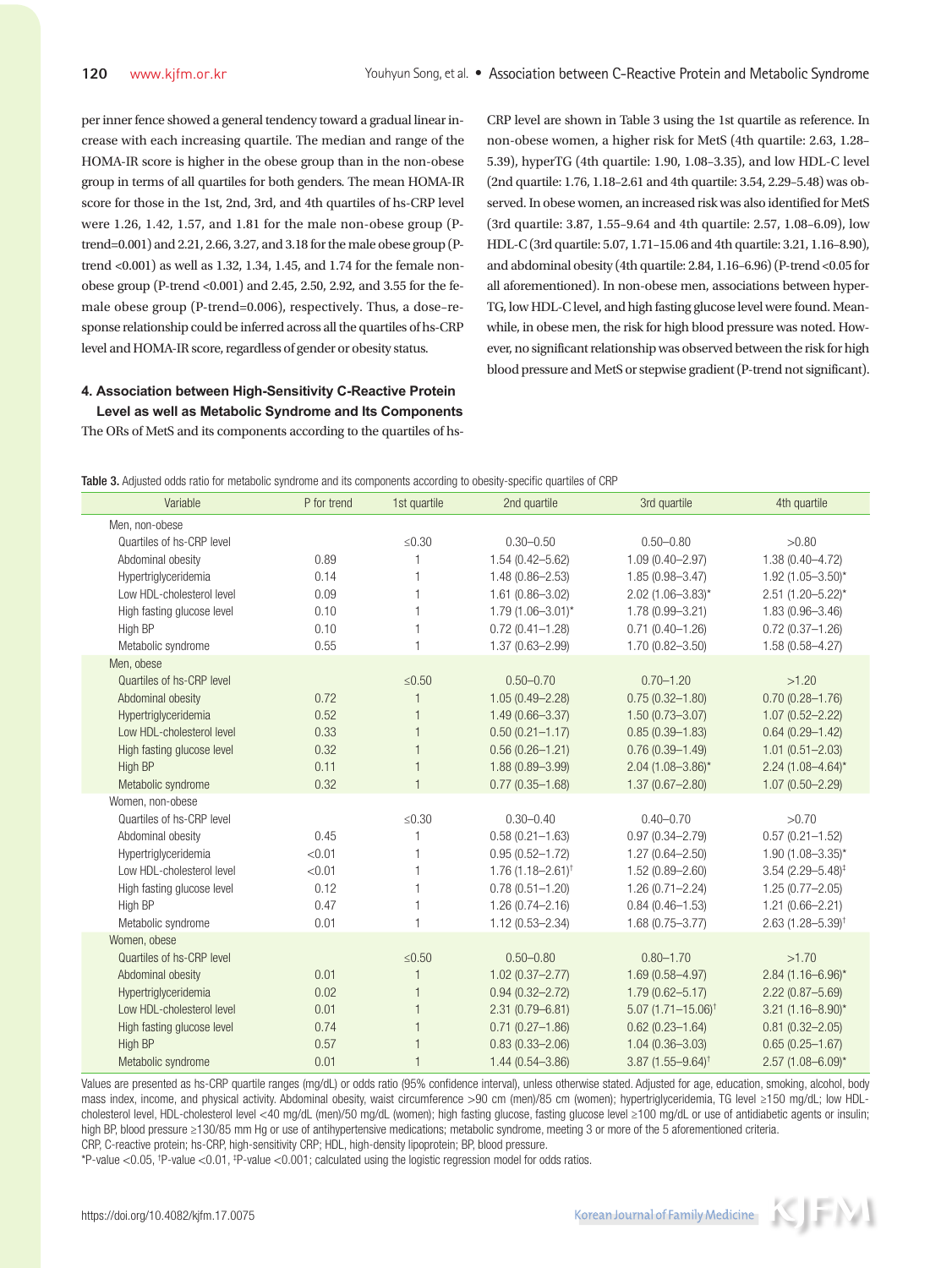## **DISCUSSION**

In Korea, data from the KNHANES indicate that the prevalence of MetS increased from 24.9% in 1998 to 31.3% in 2007 among Korean adults,13) and based on our study, it further increased to 34% in the middle-aged and elderly population in 2015. The overall prevalence of MetS is higher in obese individuals. However, not all obese individuals present with a clustering of metabolic and/or cardiovascular risk factors. Moreover, lean individuals also present with the features of MetS.14) The exact mechanism in which MetS develops in certain individuals and not in others is not yet understood, and it is a subject of debate. The biggest known pillars are (visceral) adiposity and insulin resistance, which are both interrelated. Adipose tissue releases excess free fatty acids (FFA), adipokines, and angiotensin II. FFA and angiotensin II inhibit muscular glucose uptake and damages the pancreas, which leads to insulin resistance. Excess FFA and hyperglycemia leads to hyperTG, which in turn decreases HDL-C level. Angiotensin II has vasoconstrictive effects that increases blood pressure and adipokines, such as tumor necrosis factor- $\alpha$  (TNF- $\alpha$ ), and interleukins induce inflammatory reactions that also inhibit insulin and induce hypertension and endothelial dysfunction in a vicious cycle.<sup>3)</sup> In more recent studies, low-grade chronic inflammation (CRP level <10 mg/L) has independently increases the risk of cardiovascular diseases,<sup>15)</sup> including MetS, and have been proposed as a method to improve risk prediction.

Only a few studies have evaluated the difference in the relationship between hs-CRP level and MetS in obese and non-obese individuals. However, the results are controversial. Meanwhile, national studies have not been conducted. In addition, among these studies, only few were stratified by gender; most were adjusted for gender, and only one was stratified by sex. This study was conducted to evaluate the relationship between MetS and hs-CRP level and to identify a difference in the association between these four groups: obese and non-obese men and women.

Our study showed that hs-CRP level plays a major role in the development of MetS independent of adiposity in women. A positive association was found between hyperTG and low HDL-C level in both obese and non-obese women across the quartiles of hs-CRP level, and no significant change was observed in terms of the risks after adjusting for BMI. However, in men, after adjusting for BMI, the strong positive associations between hs-CRP level and hyperTG, low HDL-C, high fasting glucose level, and MetS (data not shown) were attenuated and some were annulled. Although hyperTG and low HDL-C level mildly increased the risk in terms of the higher quartiles of the non-obese participants and high blood pressure in obese individuals, no statistically significant linear tendency was observed in our final model that included BMI. Our finding is in accordance with those of the study on Mexicans by Han et al.<sup>16)</sup> that was stratified by gender and adiposity. Pradhan et al.<sup>17)</sup> have also found that hs-CRP level is independently associated with hyperinsulinemia in both overweight and lean Caucasian women. However, men were not included in the study. Our data also suggests a linear gradient relationship between hs-CRP level and insulin resistance (surrogated by the HOMA-IR score) in all genders and obesity status, which is in accordance to the results of prior studies.18) Thus, in men, BMI or adiposity may play the most significant role in the pathogenesis of MetS.

Studies regarding the relationship between inflammation and MetS have shown inconsistent results, particularly when stratified by gender and/or adiposity. Several recent studies have shown that subclinical inflammation plays an independent role in MetS. However, several studies have also shown attenuation or disappearance of significant associations after adjusting for adiposity or insulin resistance. In terms of obesity status, our study showed results similar to those of several other studies. In women and men before adjusting for BMI, similar associations were observed in both obese and non-obese individuals in studies conducted by Laaksonen et al.,<sup>19)</sup> McLaughlin et al.,<sup>20)</sup> and Stenholm et al.<sup>21)</sup> Other studies have shown varying amounts of association depending on obesity status, of which some are positive correlated to BMI and some are not.<sup>7,16,22-25)</sup>

Previous studies on the relationship between inflammation and MetS/insulin resistance based on gender differences were also controversial, although most studies showed stronger associations in women than in men, which is similar our result.<sup>26)</sup> For example, Hoekstra et al. have found that CRP was associated with the components of MetS in elderly Dutch obese women but not in non-obese women, and similar but less pronounced results were shown in men.15) Moreover, Lai et al. have shown that hs-CRP level may be important in the development of MetS, particularly in women.<sup>27)</sup> Ryu et al.<sup>6)</sup> has conducted a study on 1,578 Koreans from rural areas in 2006, and results showed that hs-CRP level was associated with MetS only in men but not in women, which is in contrast to our study result. However, the participants who took voluntary health examinations were from rural areas; thus, it was not a proper representative sample of Koreans.

There are several possible explanations behind our observation. First, subclinical inflammation may have a greater role in inhibiting the actions of insulin in women due to differences in sex hormones. For instance, inflammation may interact with female sex hormones and reduce the protective effects of estrogen on fat distribution and insulin action. Previous studies have shown that cytokines may interfere with estradiol secretion,<sup>28)</sup> and oral estrogen may increase CRP levels.29) Second, a higher number of female participants was analyzed, thus obtaining greater statistical power. Third, hs-CRP level could be merely a reflection of other more potent visceral adipokines, as similar as BMI in women have more fat mass and abdominal distribution, thus more interleukin-1, interleukin-6, and  $TNF-\alpha$  are released, which do not only induce the hepatic synthesis of CRP but also various inflammatory effects.<sup>30)</sup> In relation to this, visceral adipocytokines are more potent, and they cause chronic inflammation compared to other inflammatory mediators. Fourth, while we divided the quartiles of CRP separately for obese and non-obese participants, most studies used a common division of CRP, such as the study by Ye et al., $7$  and this indicates that our model was more detailed and intricate. Finally, since there were no studies on the Korean population, it might be due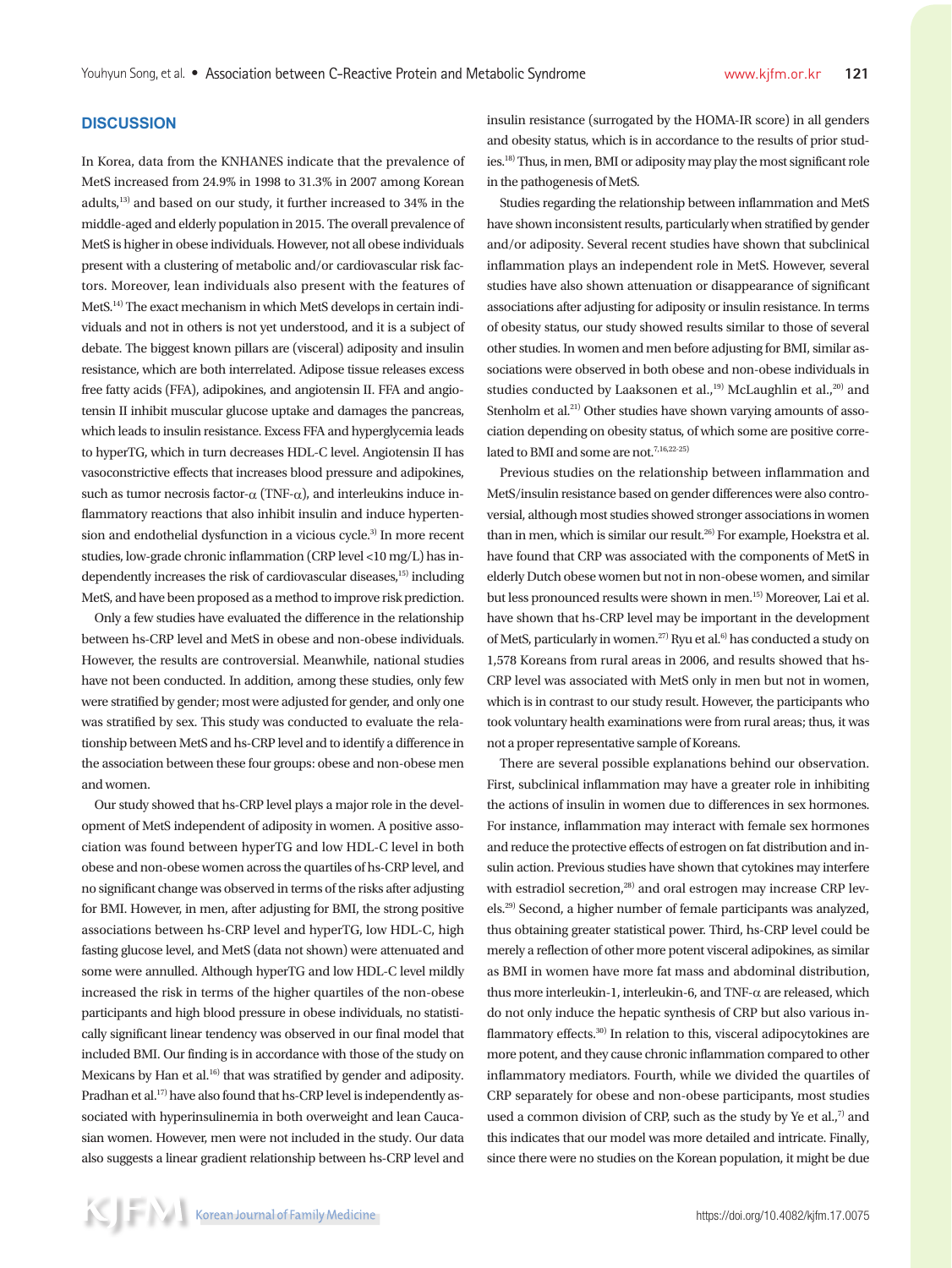to a racial/genetic difference in the predisposition to MetS.

Our study has several strengths. To the best of our knowledge, this is the first large-scale, population-based study that investigated CRP distribution and its relation with updated NCEP-ATP III criteria for MetS among obese and non-obese individuals in Korea, and this study is among the few studies that were additionally stratified by gender worldwide. In addition, most confounding factors for the risk of MetS in this study were cautiously taken into consideration. The present study used the most recent data. However, the present study also had some limitations. CRP levels differ in terms of anti-inflammatory drugs and diet, which could not be considered due to limitations in research data. Moreover, total body fat mass or body fat composition based on the total or visceral depots was not evaluated for the same reason; Thus, a discrimination of lean but metabolically obese individuals and vice versa was not possible. Finally, the cross-sectional design does not allow for the discrimination of whether inflammation is a cause or a result of MetS and/or obesity and insulin resistance.

In conclusion, based on our study, low-grade inflammation important the pathogenesis of MetS in women, regardless of obesity status. We can also argue that such association was not found in men, and rather, BMI may be the most significant risk factor. Thus, we may need to pay close attention to inflammatory markers in women, and actively controlling low-grade inflammation may be beneficial in the prevention and management of metabolic disorders. Specific actions for such condition may include the usage of statins and angiotensin-converting enzyme inhibitors, aspirin, and insulin-sensitizing agents, such as thiazolidinedione, and physical exercise. In addition, since we observed strong associations in both obese and non-obese women, CRP evaluation could identify a broader group of individuals who might be at high risk of metabolic disorders, irrespective of weight. Since hs-CRP level is the most standardized and commonly used inflammatory marker, it could be of clinical value in predicting and monitoring MetS in women. More detailed studies must be conducted before firm conclusions can be drawn, particularly regarding sex differences.

# **CONFLICT OF INTEREST**

No potential conflict of interest relevant to this article was reported.

#### **ORCID**

Youhyun Song: https://orcid.org/0000-0001-5621-2107 Duk-Chul Lee: https://orcid.org/0000-0001-9166-1813

### **REFERENCES**

- 1. Gu D, Reynolds K, Wu X, Chen J, Duan X, Reynolds RF, et al. Prevalence of the metabolic syndrome and overweight among adults in China. Lancet 2005;365:1398-405.
- 2. Grundy SM. Metabolic syndrome pandemic. Arterioscler Thromb Vasc Biol 2008;28:629-36.
- 3. Opie LH. Metabolic syndrome. Circulation 2007;115:e32-5.
- 4. Wellen KE, Hotamisligil GS. Obesity-induced inflammatory changes in adipose tissue. J Clin Invest 2003;112:1785-8.
- 5. Lim S, Lee HK, Kimm KC, Park C, Shin C, Cho NH. C-reactive protein level as an independent risk factor of metabolic syndrome in the Korean population: CRP as risk factor of metabolic syndrome. Diabetes Res Clin Pract 2005;70:126-33.
- 6. Ryu SY, Kim KS, Park J, Kang MG, Han MA. The association between circulating inflammatory markers and metabolic syndrome in Korean rural adults. J Prev Med Public Health 2008;41:413-8.
- 7. Ye X, Yu Z, Li H, Franco OH, Liu Y, Lin X. Distributions of C-reactive protein and its association with metabolic syndrome in middle-aged and older Chinese people. J Am Coll Cardiol 2007;49:1798-805.
- 8. Korea Centers for Disease Control and Prevention. Korea health statistics 2013-2015: Korea National Health and Nutrition Examination Survey (KNHANES VI). Cheongju: Korea Centers for Disease Control and Prevention; 2013-2015.
- 9. Grundy SM, Brewer HB Jr, Cleeman JI, Smith SC Jr, Lenfant C; American Heart Association, et al. Definition of metabolic syndrome: report of the National Heart, Lung, and Blood Institute/American Heart Association conference on scientific issues related to definition. Circulation 2004;109:433-8.
- 10. Lee SY, Park HS, Kim DJ, Han JH, Kim SM, Cho GJ, et al. Appropriate waist circumference cutoff points for central obesity in Korean adults. Diabetes Res Clin Pract 2007;75:72-80.
- 11. Oh SW. Obesity and metabolic syndrome in Korea. Diabetes Metab J 2011;35:561-6.
- 12. Matthews DR, Hosker JP, Rudenski AS, Naylor BA, Treacher DF, Turner RC. Homeostasis model assessment: insulin resistance and beta-cell function from fasting plasma glucose and insulin concentrations in man. Diabetologia 1985;28:412-9.
- 13. Lim S, Shin H, Song JH, Kwak SH, Kang SM, Yoon JW, et al. Increasing prevalence of metabolic syndrome in Korea: the Korean National Health and Nutrition Examination Survey for 1998-2007. Diabetes Care 2011;34:1323-8.
- 14. Wildman RP, Muntner P, Reynolds K, McGinn AP, Rajpathak S, Wylie-Rosett J, et al. The obese without cardiometabolic risk factor clustering and the normal weight with cardiometabolic risk factor clustering: prevalence and correlates of 2 phenotypes among the US population (NHANES 1999-2004). Arch Intern Med 2008;168:1617-24.
- 15. Hoekstra T, Geleijnse JM, Schouten EG, Kok FJ, Kluft C. Relationship of C-reactive protein with components of the metabolic syndrome in normal-weight and overweight elderly. Nutr Metab Cardiovasc Dis 2005;15:270-8.
- 16. Han TS, Sattar N, Williams K, Gonzalez-Villalpando C, Lean ME, Haffner SM. Prospective study of C-reactive protein in relation to the development of diabetes and metabolic syndrome in the Mexico City Diabetes Study. Diabetes Care 2002;25:2016-21.
- 17. Pradhan AD, Cook NR, Buring JE, Manson JE, Ridker PM. C-reactive protein is independently associated with fasting insulin in nondiabetic women. Arterioscler Thromb Vasc Biol 2003;23:650-5.
- 18. Yudkin JS, Stehouwer CD, Emeis JJ, Coppack SW. C-reactive protein in healthy subjects: associations with obesity, insulin resistance, and endothelial dysfunction: a potential role for cytokines originating from adipose tissue? Arterioscler Thromb Vasc Biol 1999;19:972-8.
- 19. Laaksonen DE, Niskanen L, Nyyssonen K, Punnonen K, Tuomainen